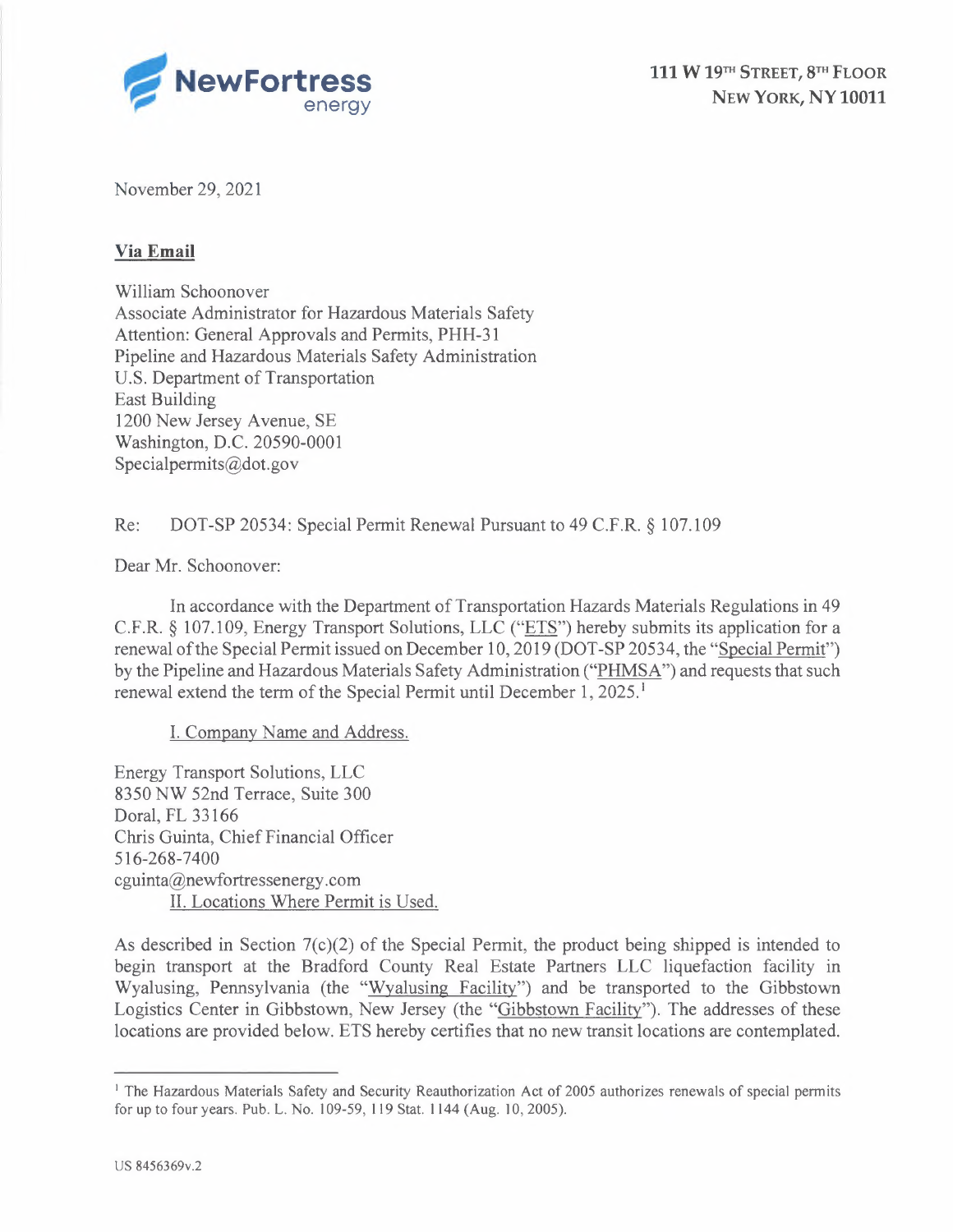

Wyalusing Facility: <sup>44336</sup> US-6 Wyalusing Township, PA 08951

Gibbstown Facility: Gibbstown Logistics Center 200 N. Repauno Avenue Gibbstown, New Jersey 08027

# III. Chief Financial Officer.

The Chief Financial Officer of ETS is Chris Guinta.

# IV: DUNS Identifier.

The Dun and Bradstreet Data Universal Numbering System identifier for ETS is 080833180.

## V. Certification of Original Application.

ETS hereby certifies that the information submitted in the original Special Permit application remains accurate and complete except to the extent that the terms of the Special Permit mandated different specifications for the rail cars.

#### VI. Relevant Shipping/Accident Experience.

ETS hereby certifies that there have been no shipments made to date under the Special Permit and that there have been no incidents to date under the Special Permit.

#### VII. Class <sup>1</sup> Material Requirements.

This provision is not applicable as LNG is classified consistently with methane, as a Hazard Class 2.1 material, not a Class <sup>I</sup> material, pursuant to 49 CFR § 172.101.

#### VIII. Requirements for renewals requested after the expiration date of the special permit.

Not Applicable. ETS is hereby submitting this request for a renewal of the Special Permit before its expiration on November 30, 2021.

#### IX. Justification for special permit renewal.

No operational shipments have been made since the date of issuance of the Special Permit. During the period since the Special Permit was issued, ETS and its affiliates, including New Fortress Energy Inc. ("NFE") and others across the natural gas production, transportation and distribution industry have experienced a pandemic, massive supply chain and workforce disruptions, and